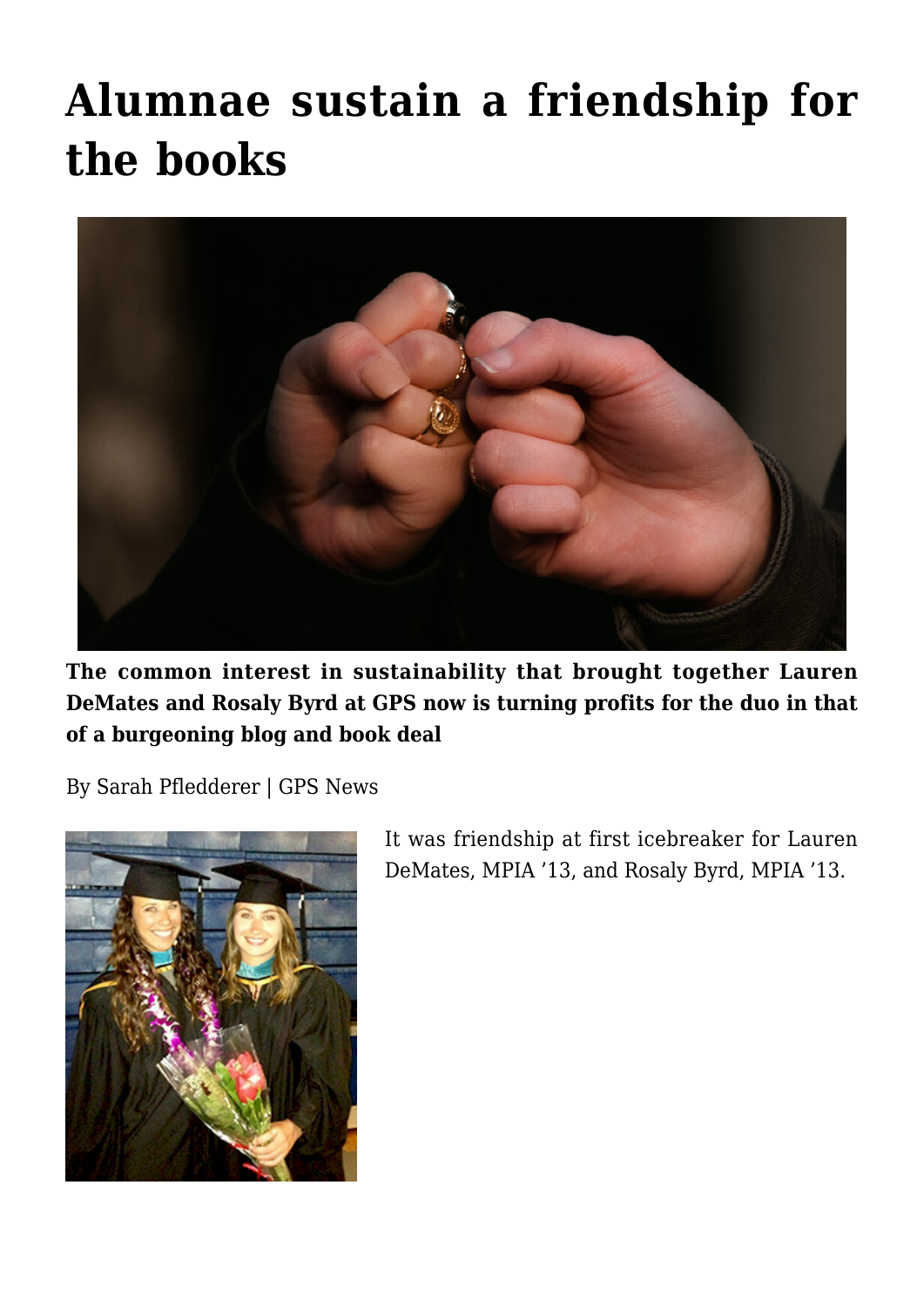Upon DeMates professing her favorite book was Daniel Quinn's "Ishmael," Byrd affirmed aloud in Spanish language class, "We're going to be friends."

And so they have.

Moreover, the common interests that brought them together on their first day of school at the UC San Diego School of Global Policy and Strategy (GPS)—that is, a book and a fondness for sustainability—is not only fueling their rapport but turning profits today.

The duo is slated to release its first book, ["Sustainability Made Simple: Small](https://www.amazon.ca/Sustainability-Made-Simple-Changes-Impact/dp/144226909X) [Changes for Big Impact,"](https://www.amazon.ca/Sustainability-Made-Simple-Changes-Impact/dp/144226909X) in March 2017. It is somewhat of a spin-off of their successful blog, [The Sustainability Co-op.](https://thesustainabilitycooperative.net/)

"We've both always been interested in sustainability and in different ways," said Byrd, a research and communications associate at the U.N. Development Programme's World Centre for Sustainable Development in Rio de Janeiro. "Writing is a way we feel we can make the most impact."

## **Creating content backed up by research**

Byrd and DeMates, a research associate in the Sustainable Federal Operations Group at the Lawrence Berkeley National Lab in San Francisco, got the blog off the ground in September 2013, shortly after graduating from the GPS.

Around the time, DeMates was transitioning from her role as an associate at Malk Sustainability Partners in La Jolla, Calif., to a new job as a responsible investment associate at ESG Analytics in New York City. Byrd was on her first research stint in Brazil, working as a field researcher for Vital Wave Consulting in Sau Paulo.

Fresh out of GPS's international environmental policy track and instilled, per the School's quantitative curriculum, to speculate about the research they read, DeMates and Byrd noticed a common thread in the generic "how-to" or "tips and tricks" articles on sustainability they often came across: The articles cited no academic research or reasoning to back it up.

So, they created a forum that would and launched The Sustainability Co-op.

For the most part, the blog is written for the general public, DeMates and Byrd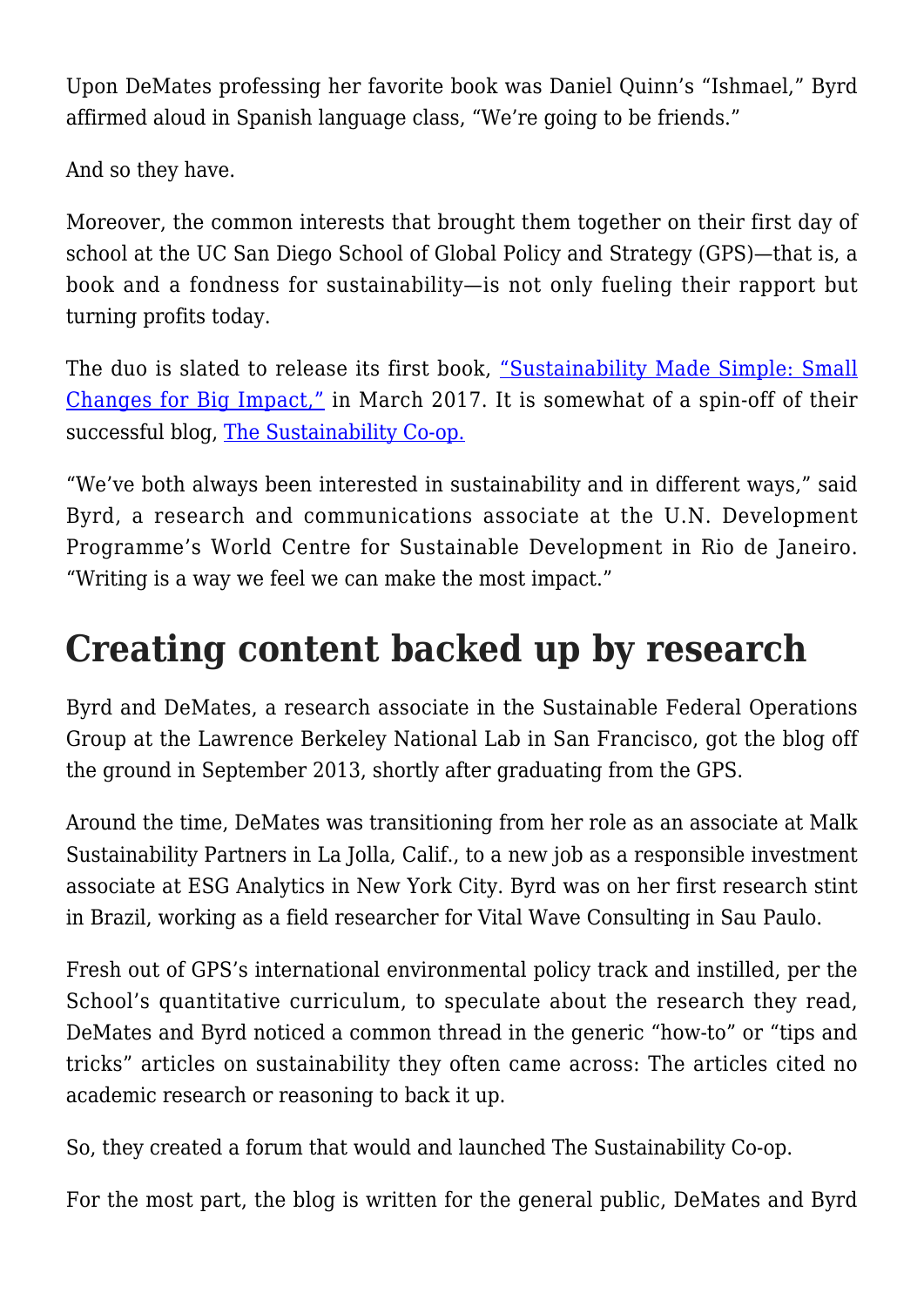explained, and is contributed to about every two weeks.

"Everything we write about is researchbased," DeMates said, and noted it's a change-up from how they might write in their careers or in graduate school where their audiences are more in-tune to sustainability. "It's just writing for a different audience. We've never written in a simple way."



Byrd added, "We don't want to corner ourselves off to people who only know things about sustainability. Some of our content is lists, and then there's other material that is more complicated, where we break big topics down."

Since its launch, The Sustainability Co-op has housed more than 200 posts and seen almost 40,000 visitors from 152 countries—DeMates keeps track of these stats in a spreadsheet, which she tags as a testament to GPS's emphasis on quantitative analysis.

[DeMates](http://www.huffingtonpost.com/author/lauren-demates) and [Byrd](http://www.huffingtonpost.com/author/rosaly-byrd) also now contribute some of their content periodically to Huffington Post Green. It's a side-gig they landed as a result of a DeMates's networking at a conference in New York City, where she made a contact at the Huffington Post who ultimately perused The Sustainability Co-op and approached DeMates and Byrd to contribute.

"Everything has happened organically so far," Byrd recollected. "The book fell also into our lap."

Or, more specifically, the initial email from their publisher fell into DeMate's inbox, where at first glance she disregarded it as junk mail.

## **Expanding a brand, staying close to the School**

"I thought it was spam at first," DeMates said, laughing—eventually, she ran her